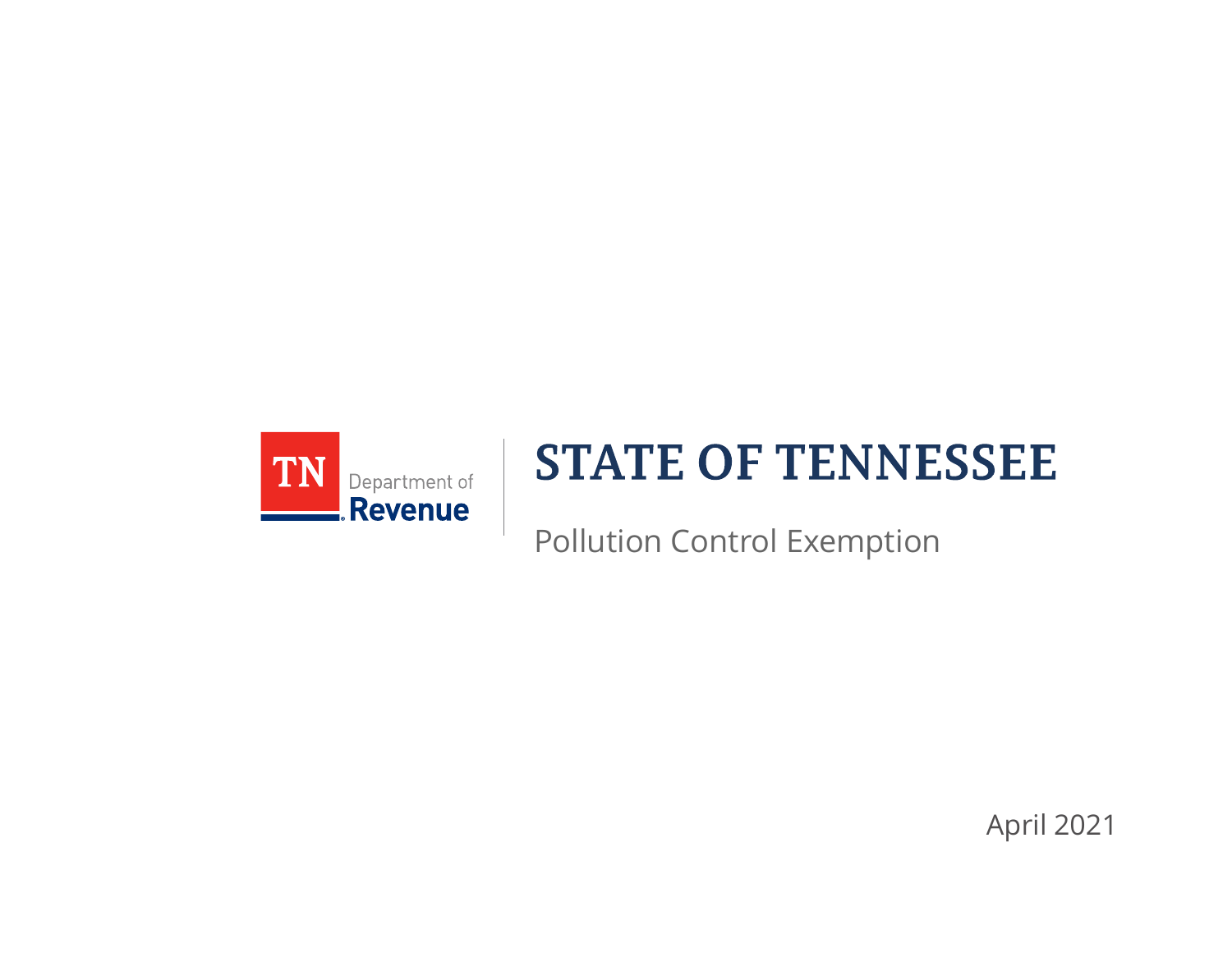Tenn. Code Ann. Tenn. Code Ann.

Tenn. Code Ann.

**MS/RULES:** Pollution Contract CONSTANDANT CONSUMING A POLLUTION CONDUCT ON A POLLUTION OF ST-6-346<br>
BEXECUTES: ACCESSORIES UNDER THE ST-6-346<br>
DOLLUTION CREATED by DUITE<br>
Exemption for equipment body paint shops to comp VS/RULES: Pollution Contro appliances, accessories used in improvement or structure requested in the pollution created by purchaser, accessories used in provement or structure requested by purchaser, Exemption for equipmen **WS/RULES:** Pollution Co<br>
Exemption for pollution c<br>
appliances, accessories us<br>
s 67-6-346<br>
Premption created by purchases are<br>
Fremption for equipment Exemption for pollution control equipment, devices, appliances, accessories used in any system, method, improvement or structure required by law to control pollution created by purchaser, repair and installation Exemption for pollution Complement of pollution of appliances, accessories uniform of structure in the pollution created by pure Exemption for equipment of structure body paint shops to complement of  $\frac{1}{2}$  Exemption fo

and body paint shops to comply with emission control Exemption for equipment purchased by automobile standards Exemption for equipment<br>
body paint shops to comp<br>
standards<br>
ST-6-507(i)<br>
Exemption for 50% of tax<br>
Franc.code Ann.<br>
SEXemption for 50% of tax<br>
SEXemption for 50% of tax<br>
SEXemption for 50% of tax<br>
SEXEMPTION Standards

Sept. 2016. In the separation of the separation of the separation of the separation of the separation of the s

 $\sim$  specifies when  $\sim$ Exemption for 50% of tax on replacement equipment  $\overline{a}$ <u>including</u> **Register 2.0** purchased by dry cleaners to comply with emission **the purchased** by dry cleaners to comply with emission Tenn. Code Ann.<br>§ 67-6-507(i) CONtrol standards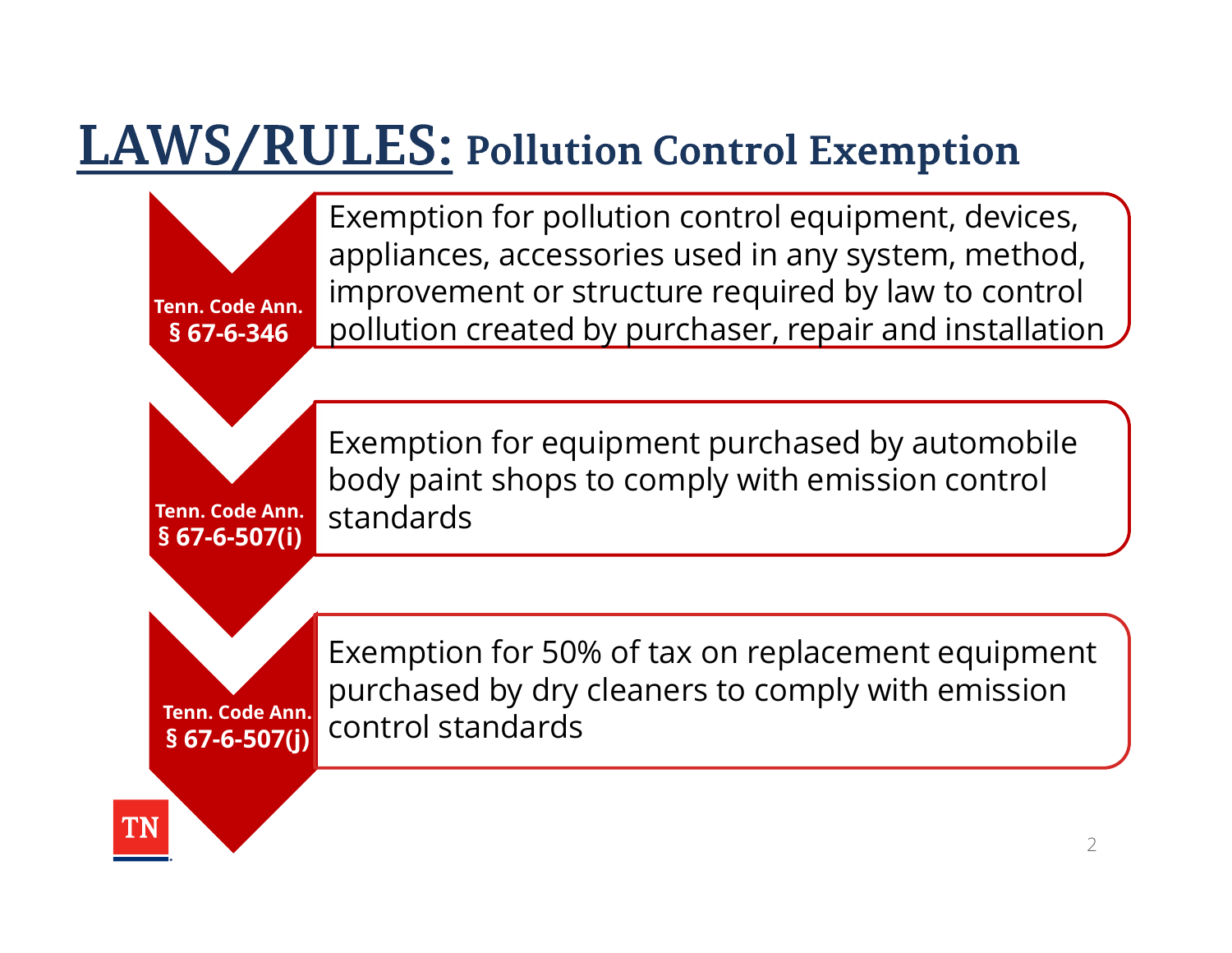### **WHAT IS EXEMPT:**

- $\checkmark$  Any pollution control system, method, improvement, structure, device, or appliance that is required and primarily used to bring the purchaser into compliance with the federal, state, or local pollution control laws or regulations
- $\checkmark$  Repairs, repair parts and installation services for a pollution control system, method, improvement, structure, device or appliance that is required and primarily used for pollution control

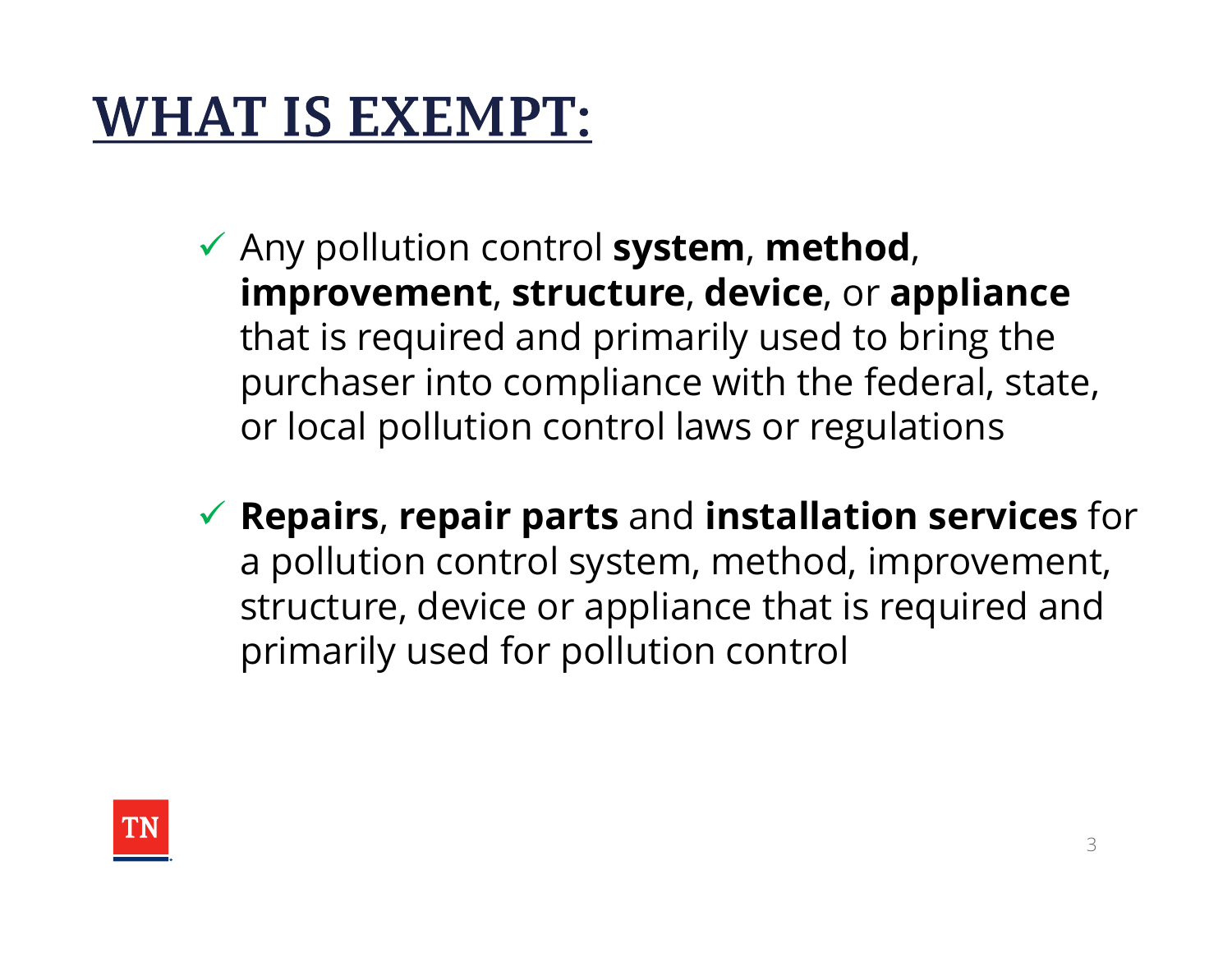#### **WHAT IS EXEMPT: Automobile Body Paint Shop**

- appliances, accessories required and primarily used for pollution control
- ◆ Auto body paint shop | COATING OPERATIONS equipment used in the course of business that is purchased to comply with emission control standards and regulations



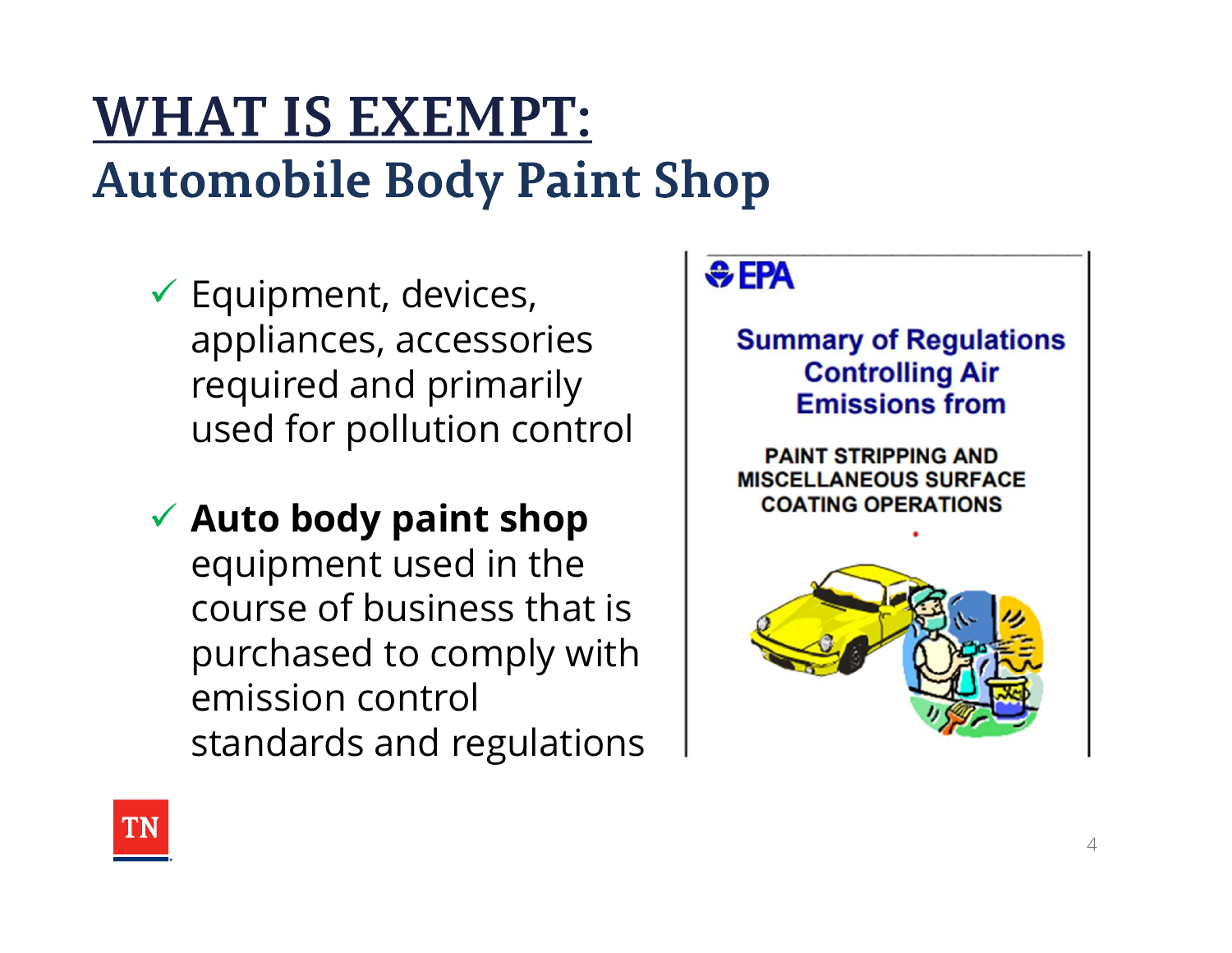#### **WHAT IS EXEMPT: Dry Cleaners**

- Equipment, devices, appliances, accessories required and primarily used for pollution control
- $\checkmark$  50% of the tax on replacement dry cleaning equipment used in the course of business that is purchased to comply with emission control standards and regulations



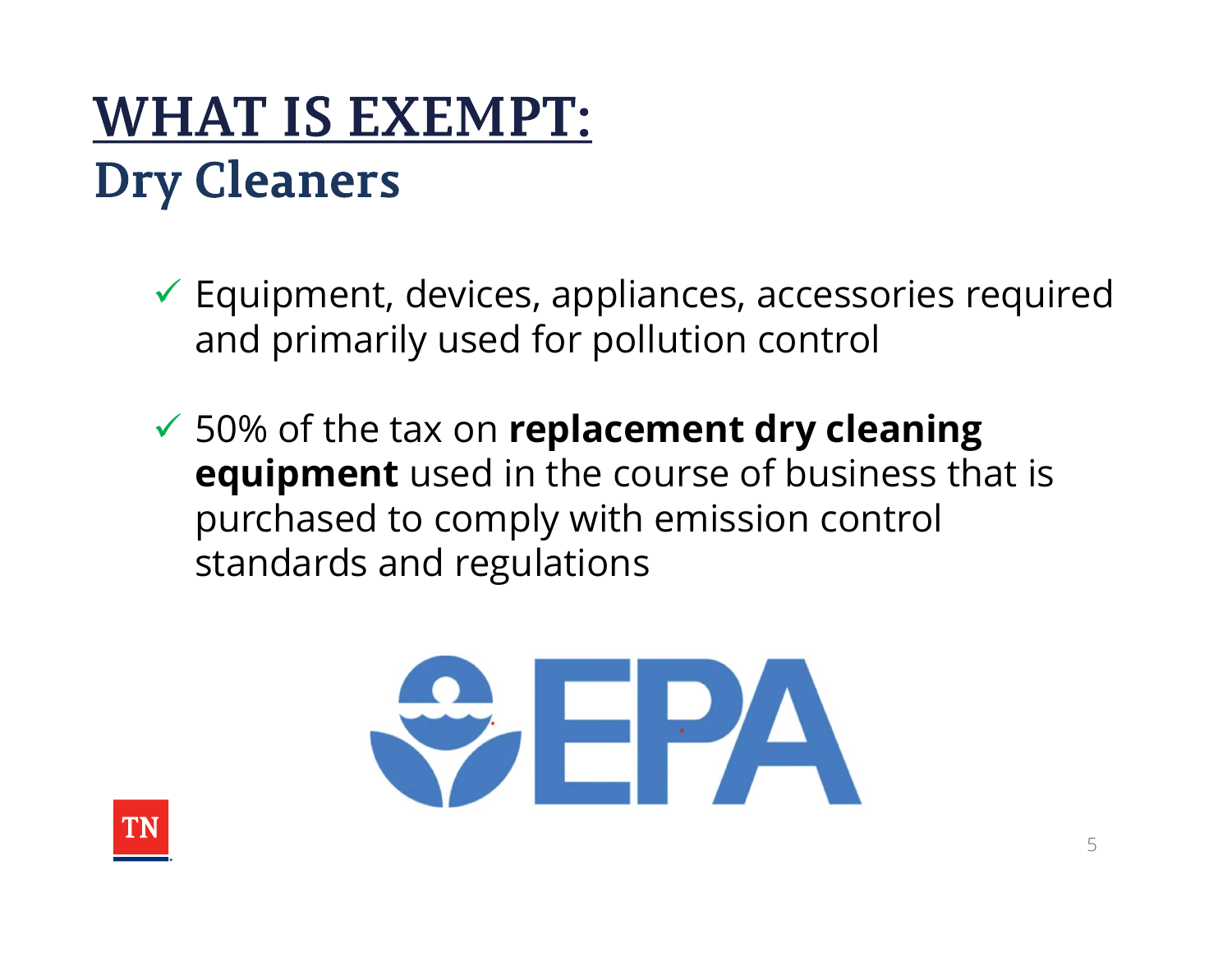# **WHO QUALIFIES?**

Available only to entities that create pollution in the course of regular business activities and are required to comply with pollution control laws and regulations



Entities that process, treat or control pollution created by others are not eligible for this exemption

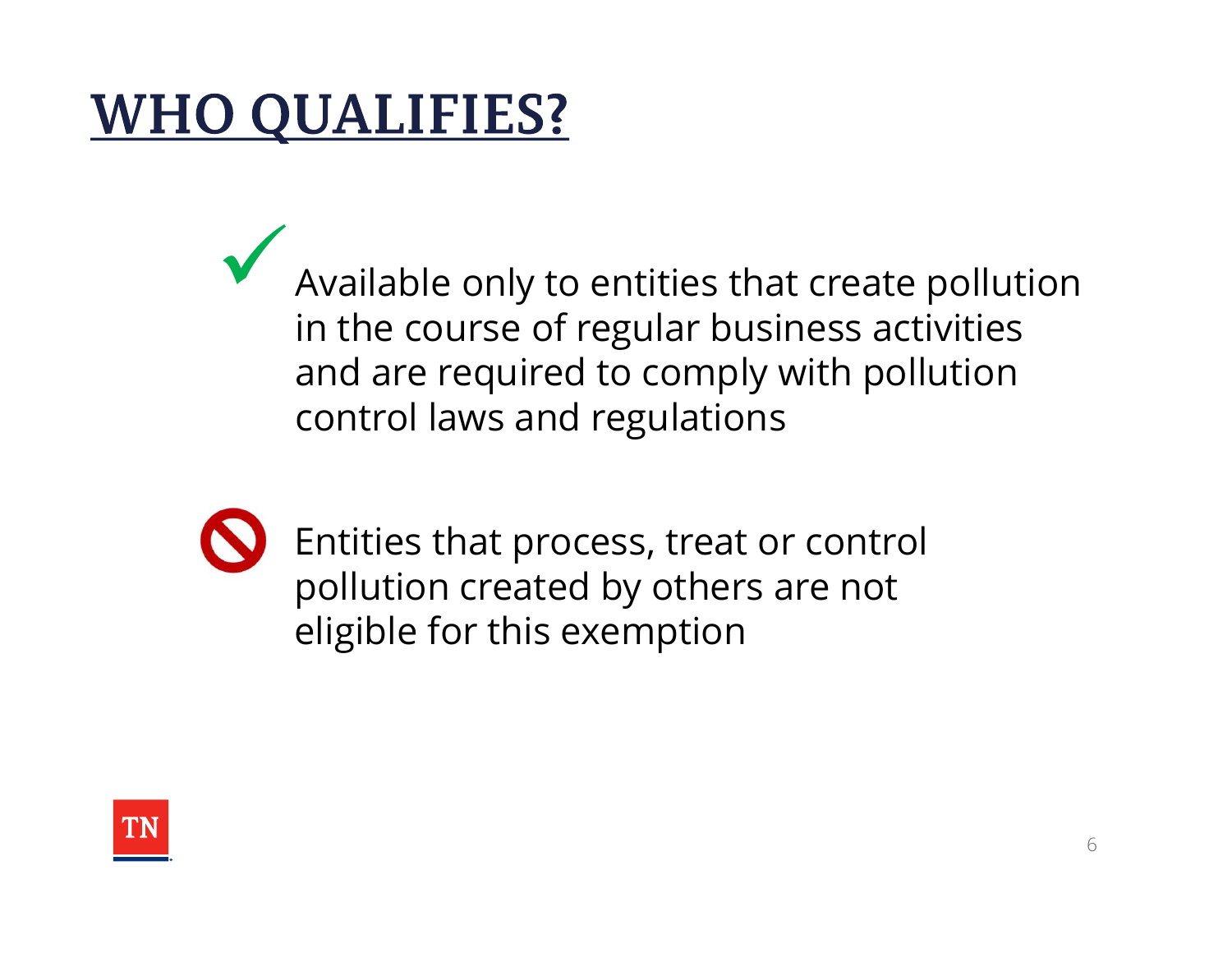#### **ADDITIONAL EXEMPTION**

- $\checkmark$  Air and water pollution control chemicals are exempt from sales and use tax
- $\checkmark$  No exemption certificate is needed to make tax exempt purchases for these products

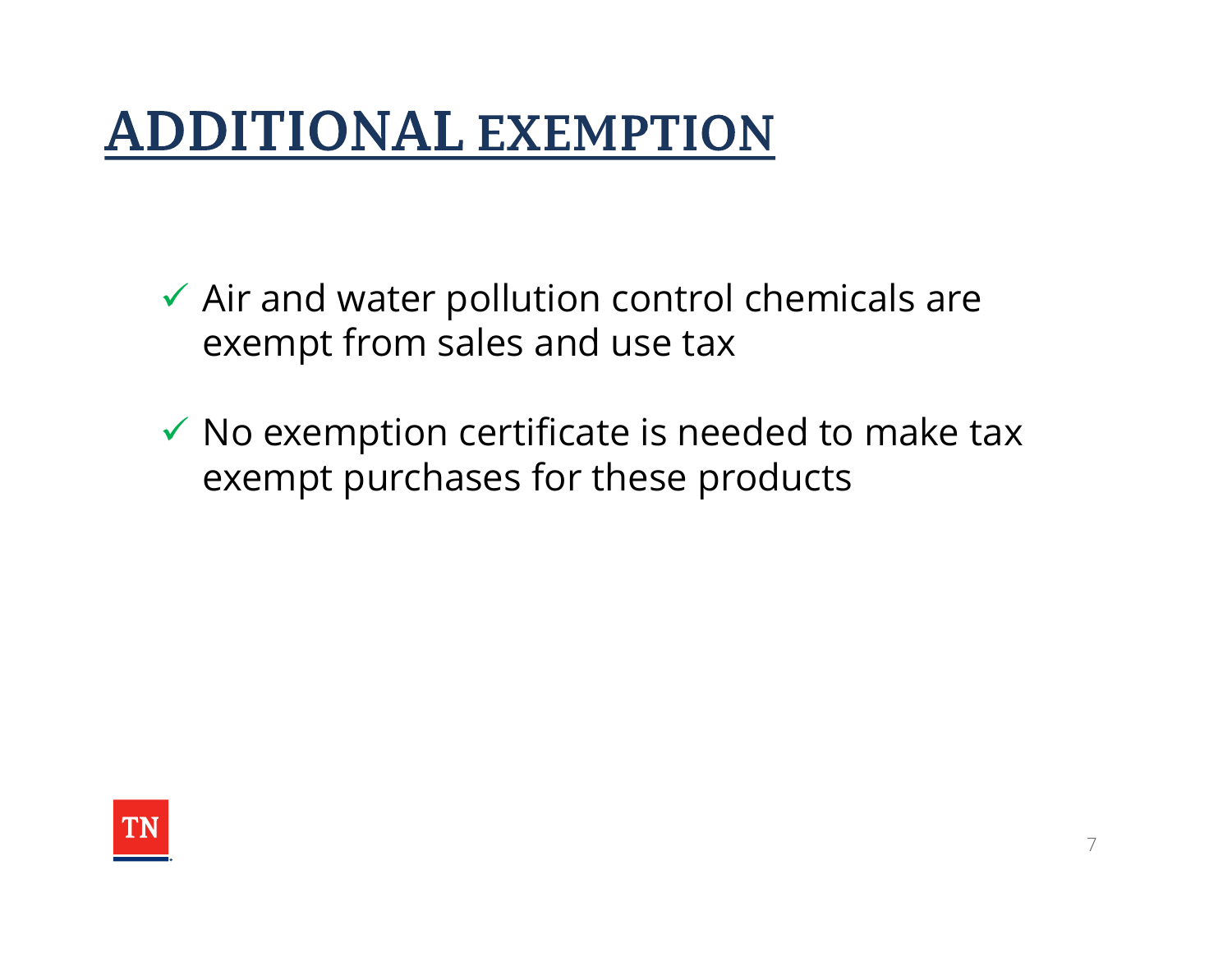### **MANUFACTURERS**

 $\checkmark$  Industrial machinery exemption for manufacturers principally (at least 51%) engaged in fabricating or processing tangible personal property for resale and consumption off the premises includes pollution control facilities for eliminating, preventing, treating pollutants created as a result of the fabricating or processing.

Pollution control facilities include:

- any system, method, improvement, structure, device or appliance used for the primary purpose of eliminating, preventing or reducing air or water pollution or
- for treating, pretreating, recycling, or disposing of hazardous or toxic waste
- $\checkmark$  In addition, manufacturers may apply for and receive the pollution control exemption for pollution created in the course of regular business activities that is not the result of fabricating or processing.

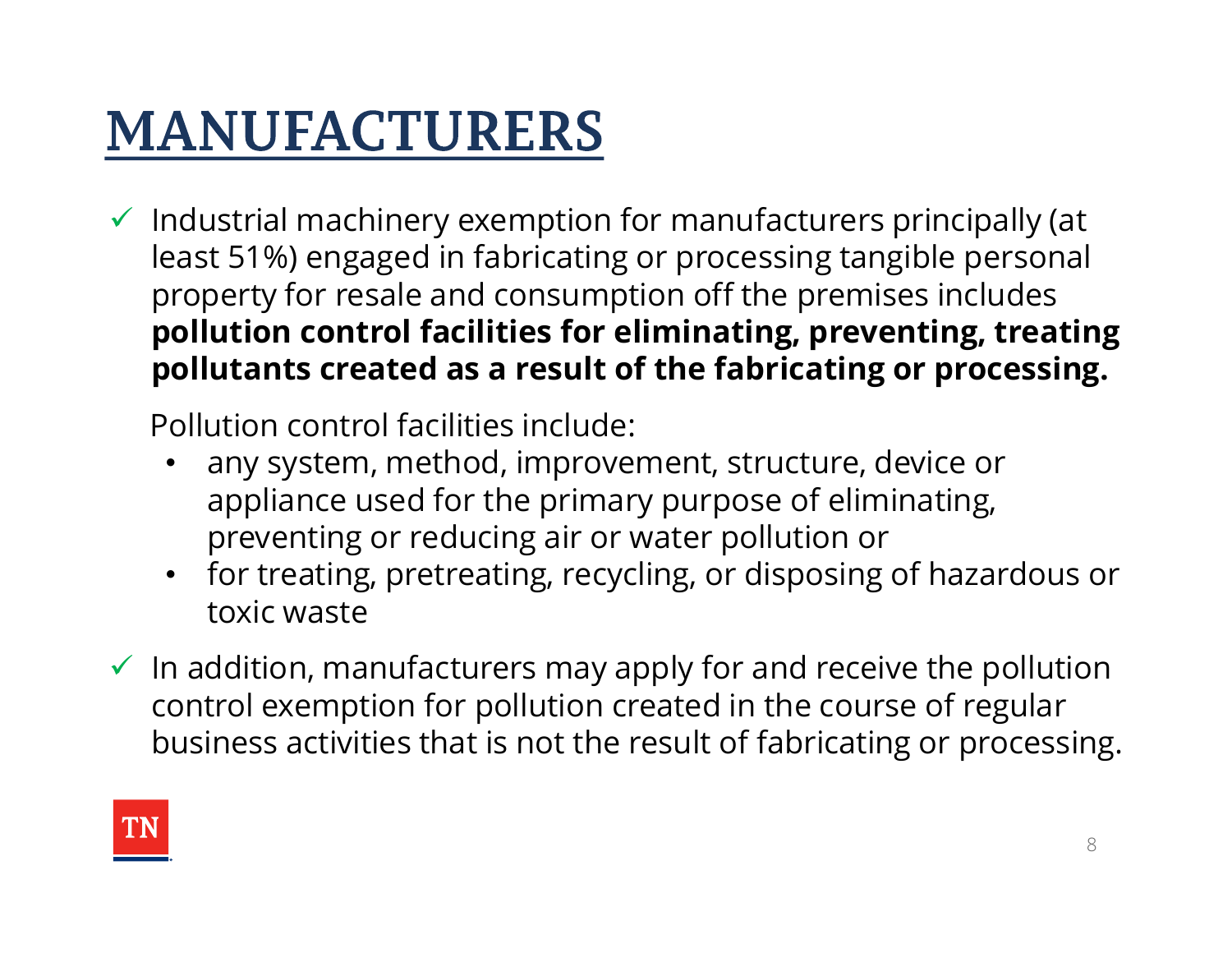### **APPLICATION: Process**

- $\checkmark$  Business must have a sales tax account with a location ID for the location of the pollution control project
- $\checkmark$  The business must complete the application entirely, submitting all information requested, including:
	- citations/copies of pollution control laws or regulations
	- documentation showing the equipment was necessary for compliance with laws or regulations



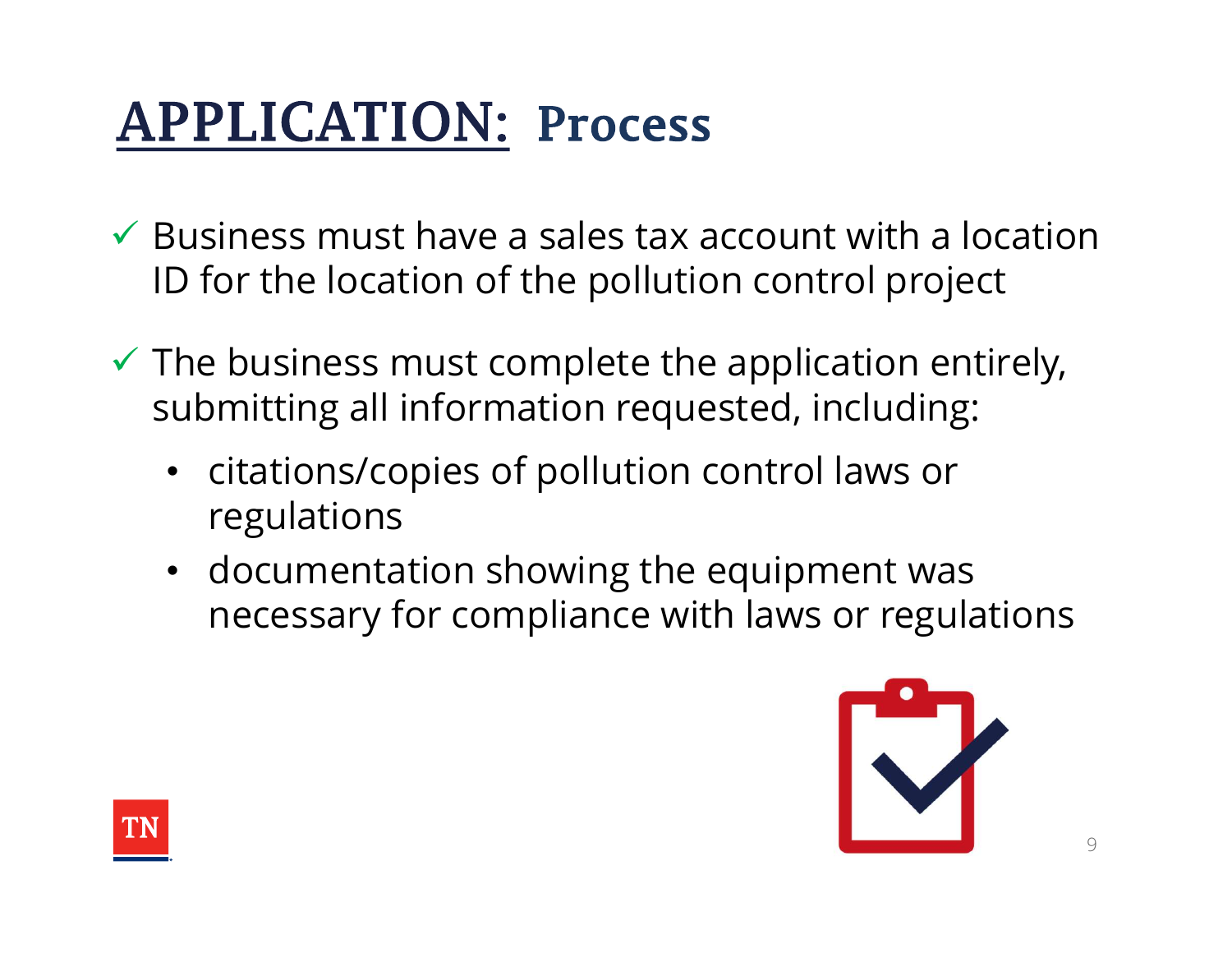# **APPLICATION: Process**

Pollution control exemptions have expiration dates.

- $\checkmark$  If applying for a specific pollution control project, the application should show a start date and end date for the project. A separate application must be submitted for each pollution control project.
- $\checkmark$  If business has an ongoing need for the pollution control exemption, such as annual inspections and repair of pollution control equipment, include the start date and an explanation of the ongoing pollution control needs. In this case, the certificate may be issued for up to 3 years.



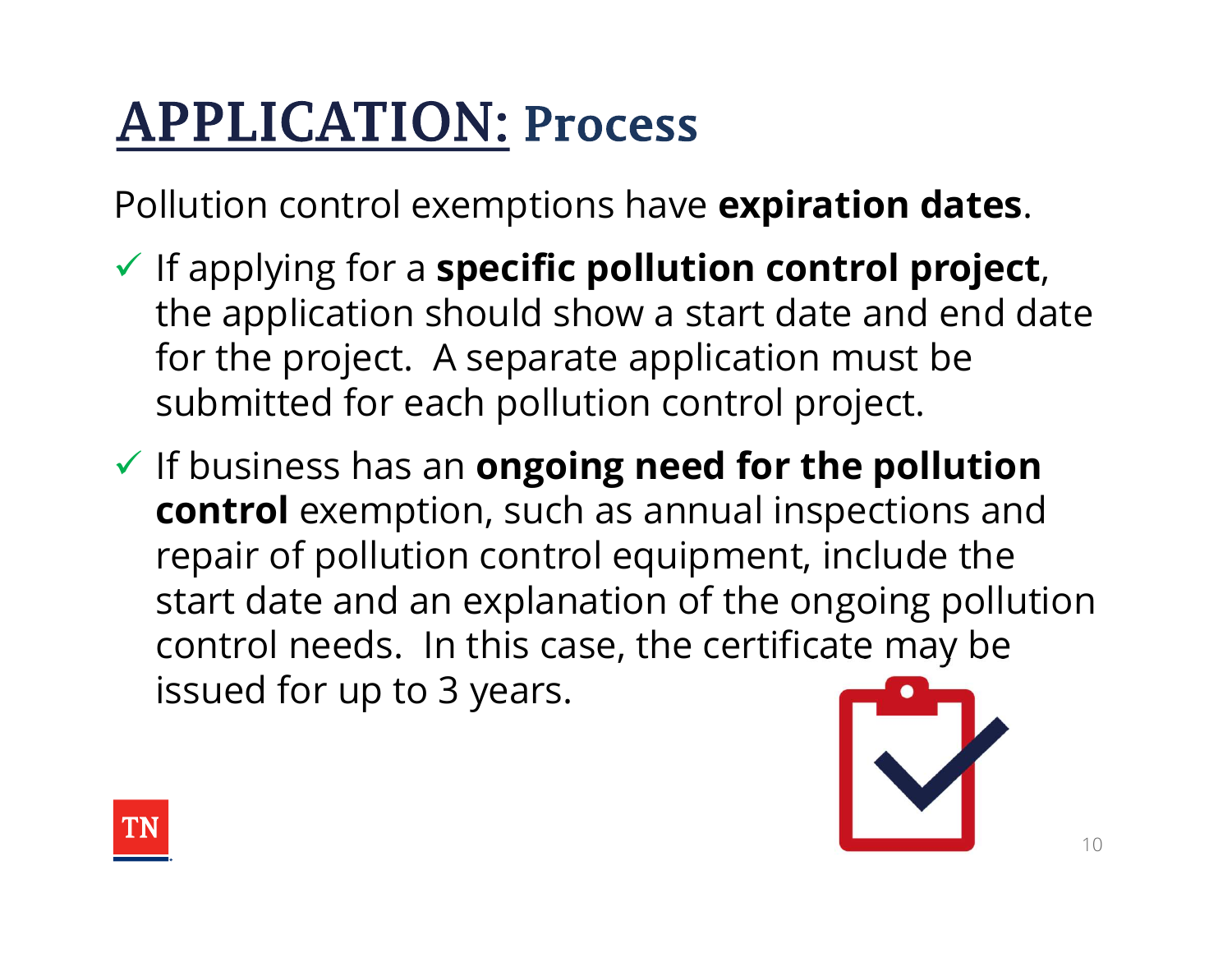#### **APPLICATION: Contractor Information**

- $\checkmark$  If hiring a contractor to provide or install pollution control items, an exemption certificate can be issued to the contractor if the pollution control items will be owned or leased by the business.
- $\checkmark$  The business' application must include the contractor's information and copy of the contract.
- $\checkmark$  For projects with multiple contractors, attach a list of each contractor's information and include copies of all contracts.
- $\checkmark$  The business and contractor's exemption certificates will be valid only for the business' specific pollution control project.
- $\checkmark$  A business may send a letter to the Department to add additional contractors to the project.



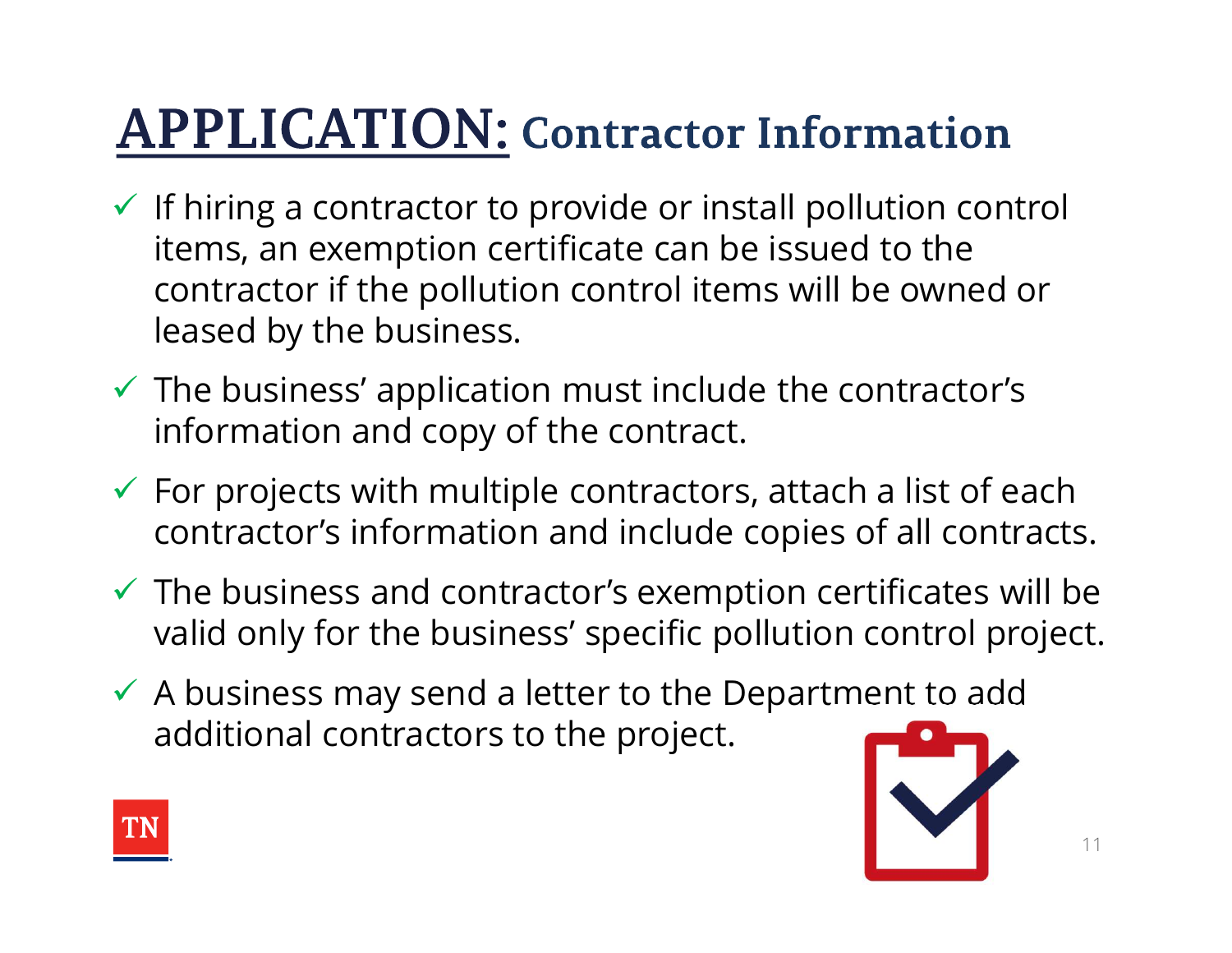#### **APPLICATION: Where to Find**

https://www.tn.gov/content/dam/tn/revenue/documents/forms/sales/f1303201.pdf

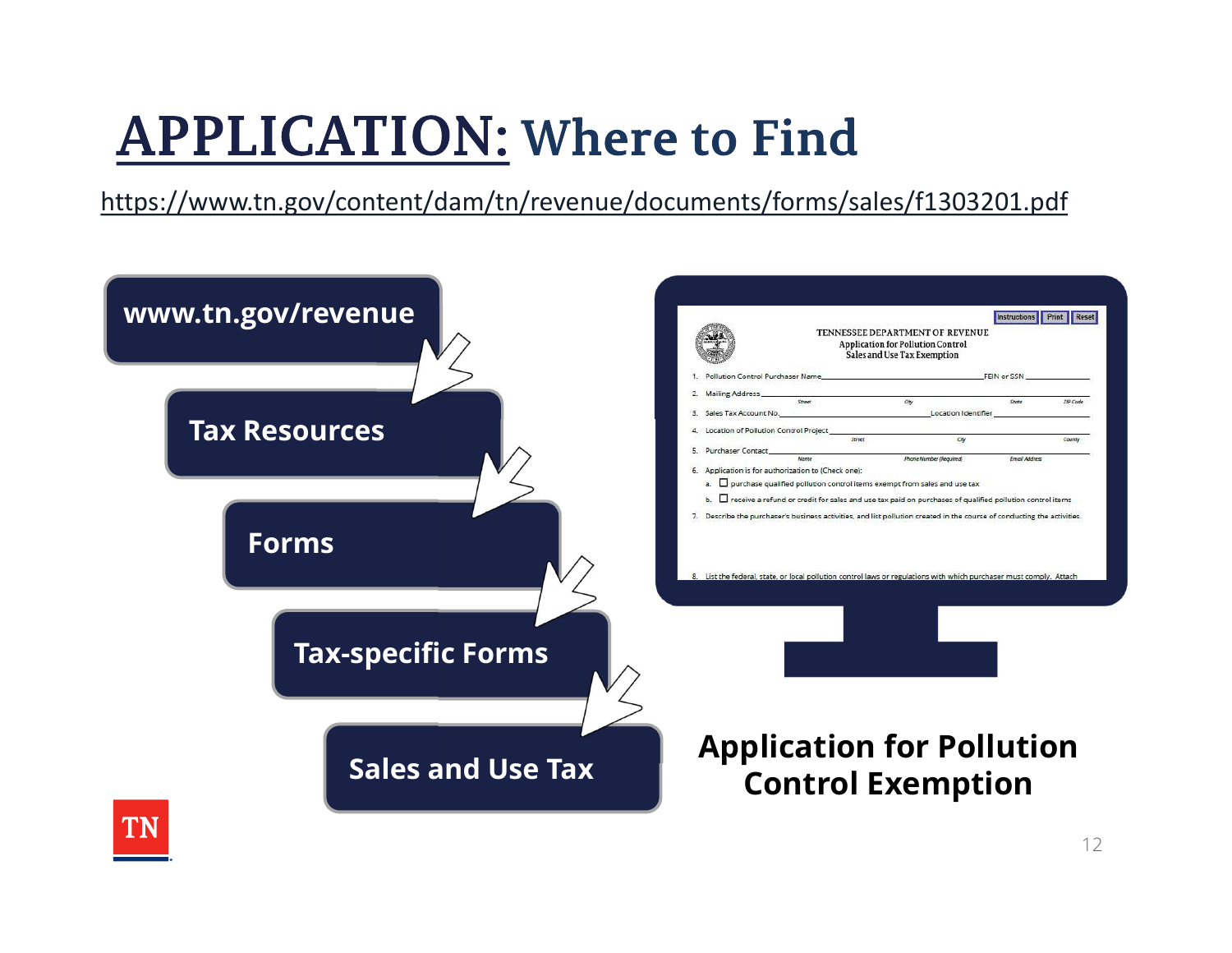# **CERTIFICATES**



#### **STATE OF TENNESSEE DEPARTMENT OF REVENUE**

**Taxpayer Name** Address City State Zip Code Effective Date: January 1, 2015 **Expiration Date: January 31, 2018** 1XXXXXXXXXX-SLC **Account No:** XXXXXXXXXX **Exemption No: Facility Address:** Address

City State Zip Code

#### **Pollution Control** Sales and Use Tax Certificate of Exemption

**ISSUECO** by mail **in the taxpayer creates pollution or waste in the course of its regular business activities and must<br>ISSUECO by mail pollution control laws and, therefore, may purchase tax exempt:<br>pollution control equi** and on TNTAP repair parts and repair and installation service for qualifying pollution control laws **upon application** we exemption certificate may not be used to make untaxed purchases for use at other locations.

uthorization for exemption is not valid for purchases made on or after the expiration date.

ller's Name

approval

Seller's Address (City & State)

as an authorized representative of the taxpayer named above, affirm that the purchases qualify for the exemption and will be used at the location of the facility address referenced above. Under penalty of perjury, I affirm this to be a true and correct statement.

Print Name of Authorized Representative Signature of Authorized Representative



Date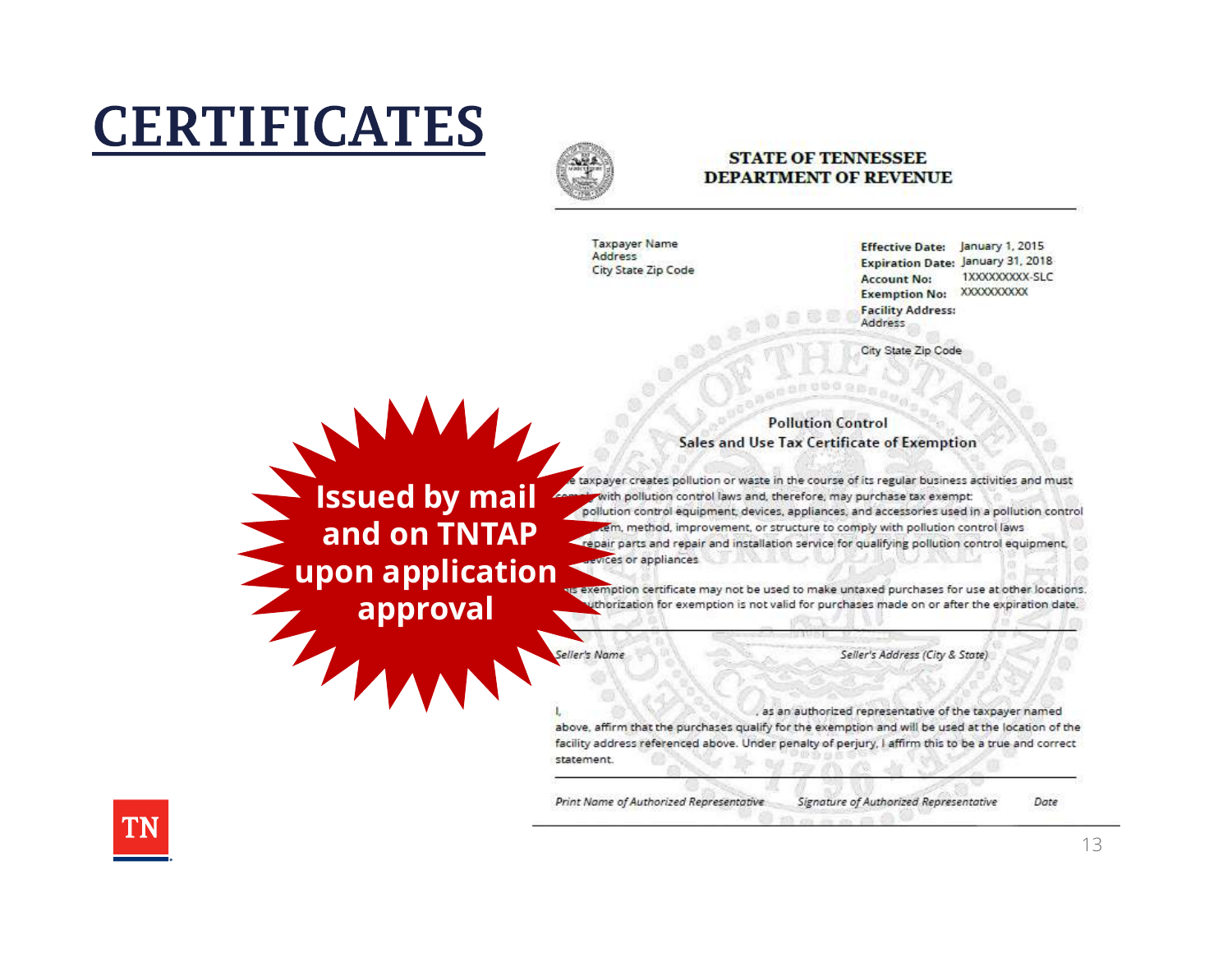#### **IMPORTANT TO NOTE: Refund or Credit**



If the sales and use taxes has already been paid, the following must be submitted in order to receive a refund or credit:

 $\Box$  PC application with contractor information

□ PC exemption certificate issued by TDOR

□ Completed TDOR Claim For Refund form

 $\Box$  Copies of purchase invoices showing tax paid

A refund or credit may be issued directly to the business or contractor for tax paid on qualifying purchases made prior to issuance of the exemption certificate.